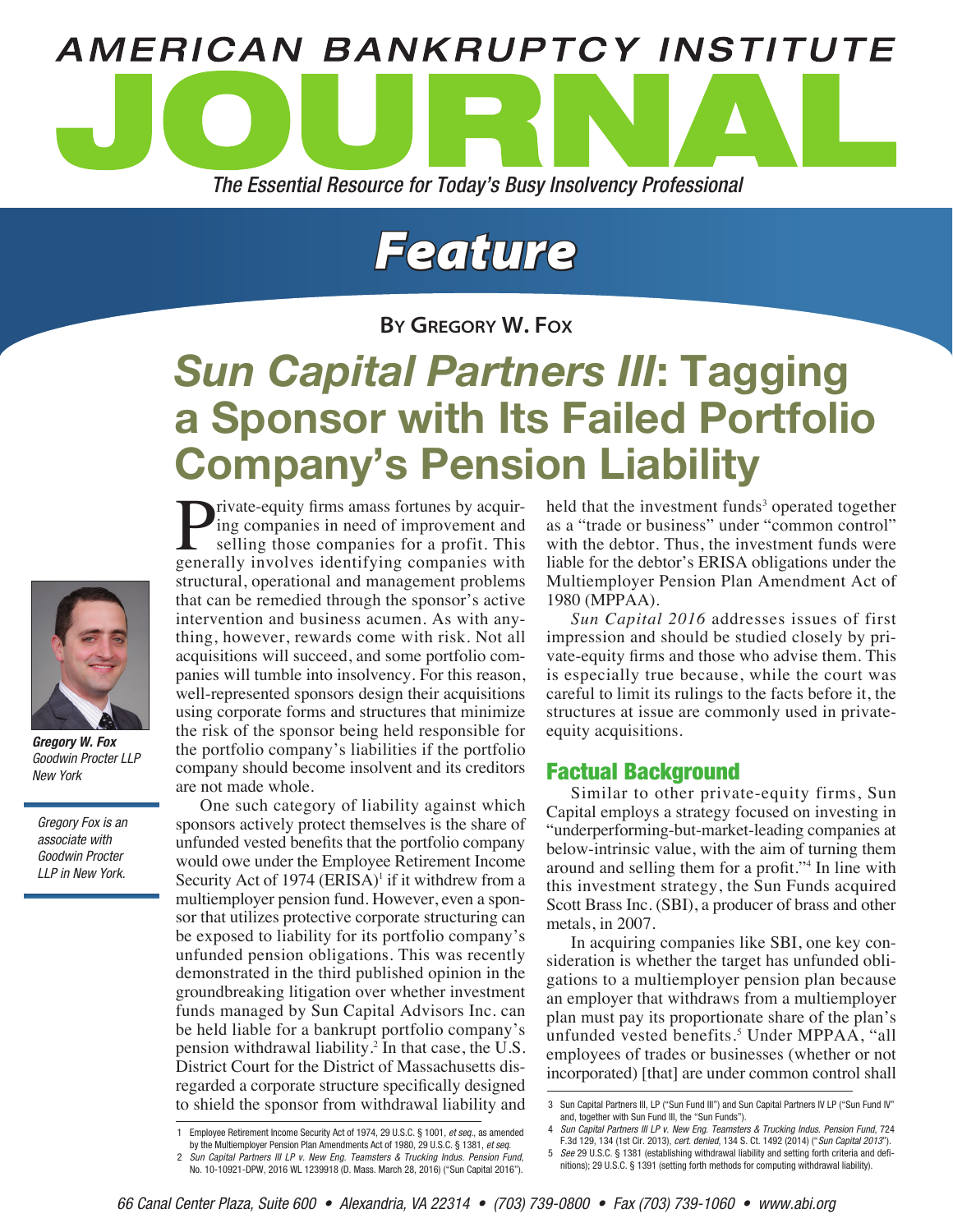be treated as employed by a single employer and all such trades and businesses as a single employer."<sup>6</sup> This means that an equity sponsor can be treated as an employer for purposes of MPPAA and held liable for its portfolio company's withdrawal liability if the sponsor is (1) a "trade or business"7 and (2) under "common control" with the company. The applicable regulations define "common control" to include a "parentsubsidiary group of trades or businesses" that are members of "one or more chains of organizations" linked by a common parent organization that owns a "controlling interest."<sup>8</sup> A controlling interest is defined as 80 percent ownership.<sup>9</sup>

At the time of the acquisition, Sun Capital knew that SBI had unfunded obligations to the New England Teamsters and Trucking Industry Pension Fund (the "pension fund"). Indeed, it discounted the SBI purchase price by 25 percent as a direct result of these pension obligations.10 Sun Capital also structured the SBI acquisition to minimize the risk that Sun Funds could be held responsible for SBI's potential withdrawal liability. Specifically, the Sun Funds acquired SBI through a limited liability company (LLC) acquisition holding company owned 30 percent by Sun Fund III and 70 percent by Sun Fund IV. The reason for the 70/30 split was (in part) to avoid either fund holding an 80 percent "controlling interest" that could result in that fund being under "common control" with SBI for purposes of MPPAA.<sup>11</sup>

Less than two years after the acquisition, the value of SBI's inventory dropped dramatically and SBI fell out of compliance with its loan covenants. As a result, SBI lost its access to credit, was unable to pay its debts, and stopped contributing to (and was deemed to have withdrawn from) the pension fund. Creditors forced SBI into bankruptcy shortly thereafter and, in that bankruptcy, the Sun Funds lost their entire equity investment in SBI.

#### Procedural History

Following SBI's bankruptcy filing, the pension fund sought to hold the Sun Funds liable for SBI's \$4.5 million proportionate share of the pension fund's unfunded vested benefits. The Sun Funds sought a declaratory judgment in district court and argued that they were not exposed to SBI's withdrawal liability because neither of MPPAA's "trade or business" or "common control" requirements were met.

The Sun Funds were initially successful in district court, which ruled that the Sun Funds were not "trades or businesses."12 In so ruling, the district court determined that the Sun Funds' investment in SBI was a passive one, relying on the facts that the Sun Funds had no employees, had no office space and did not sell any goods, and that their tax returns reflected passive investment income.<sup>13</sup> In that opinion, the district court respected the corporate separateness between the Sun Funds and Sun Capital, and it rejected the pension fund's attempt to paint the Sun Funds with the active man-

13 *Id*.

agement activities of Sun Capital employees (*e.g.*, advising on officer candidates, budgets and union negotiations).

In 2013, the First Circuit reversed on appeal and held that at least Sun Fund IV was a "trade or a business" for purposes of MPPAA. The First Circuit employed an "investment-plus" approach in determining whether the Sun Funds were merely passive investment vehicles or were, in fact, "trades or businesses."14 Although the First Circuit declined to define what "plus" would be needed to push an investor into the realm of a "trade or business," it found that the facts and circumstances before it were sufficient. The key facts underlying the First Circuit's determination included the following:

1. the Sun Funds' limited partnership agreements and private-placement memos described an "active involvement in the management and operations of the companies in which they invest" and gave the funds' general partners "exclusive and wide-ranging management authority";

2. the Sun Funds targeted companies in need of "extensive intervention with respect to their management and operations," and developed, monitored and employed strategic plans to improve performance and value;

3. the Sun Funds used their controlling stake to appoint Sun Capital employees to control SBI's board of directors and serve on SBI's management team; and

4. at least Sun Fund IV received valuable offsets to the management fees that it owed to its general partner equal to the management fees that SBI paid to a Sun Capital affiliate under a separate management agreement.<sup>15</sup>

Having found the "investment-plus" standard as being met for purposes of treating Sun Fund IV as a "trade or business," the First Circuit remanded the case for the district court to determine (1) whether Sun Fund III similarly received the economic benefit of management-fee offsets, and (2) whether the Sun Funds were under "common control" with SBI.<sup>16</sup>

# *Sun Capital 2016*

In his second published opinion in this matter, District Judge Douglas Woodlock held that (1) Sun Fund III received valuable management fee offsets and, like Sun Fund IV, was a "trade or business" under the First Circuit's "investmentplus" standard; and (2) the Sun Funds operated together as a partnership-in-fact and this partnership was a "trade or business" under "common control" with SBI.<sup>17</sup> Accordingly, the court ruled that the Sun Funds' partnership-in-fact was liable for SBI's debts to the pension fund under MPPAA and that its partners (the Sun Funds) were jointly and severally liable for those debts as well.<sup>18</sup>

On the "trade or business" issue, the court rejected arguments that the First Circuit's ruling was based on an erroneous conclusion that Sun Fund IV received an economic benefit from management-fee offsets.<sup>19</sup> The Sun Funds

<sup>6</sup> 29 U.S.C. § 1301(b)(1).

<sup>7</sup> As described herein, the First Circuit utilizes an "investment-plus" approach in analyzing whether an entity is a "trade or business."

<sup>8</sup> *Sun Capital 2016*, 2016 WL 1239918, at \*8; *see also* 29 C.F.R. §§ 4001.2, 4001.3(a); 26 C.F.R. § 1.414(c)-2.

<sup>9</sup> 26 C.F.R. § 1.414(c)-2(b). 10 *Sun Capital 2013*, 724 F.3d at 135.

<sup>11</sup> *See Sun Capital 2016*, 2016 WL 1239918, at \*14.

<sup>12</sup> *Sun Capital Partners III LP v. New England Teamsters & Trucking Indus. Pension Fund*, 903 F. Supp. 2d 107, 117-18 (D. Mass. 2012).

<sup>14</sup> *Sun Capital 2013*, 724 F.3d at 141.

<sup>15</sup> *Id*. at 141-43. The First Circuit was unable to tell from the appellate record whether Sun Fund III received similar management fee offsets. *Id*. at 143 n.20.

<sup>16</sup> *Id*. at 148-49.

<sup>17</sup> *Sun Capital 2016*, 2016 WL 1239918, at \*7-8, 15.

<sup>18</sup> *Id*. at \*17.

<sup>19</sup> The district court determined on remand that Sun Fund III received actual economic benefit from offsetting 30 percent of the management fees paid by SBI against the management fees that Sun Fund III owed to its own general partner. Thus, under the law of the case established in *Sun Capital 2013*, Sun Fund III was a "trade or business." *Id*. at \*5.